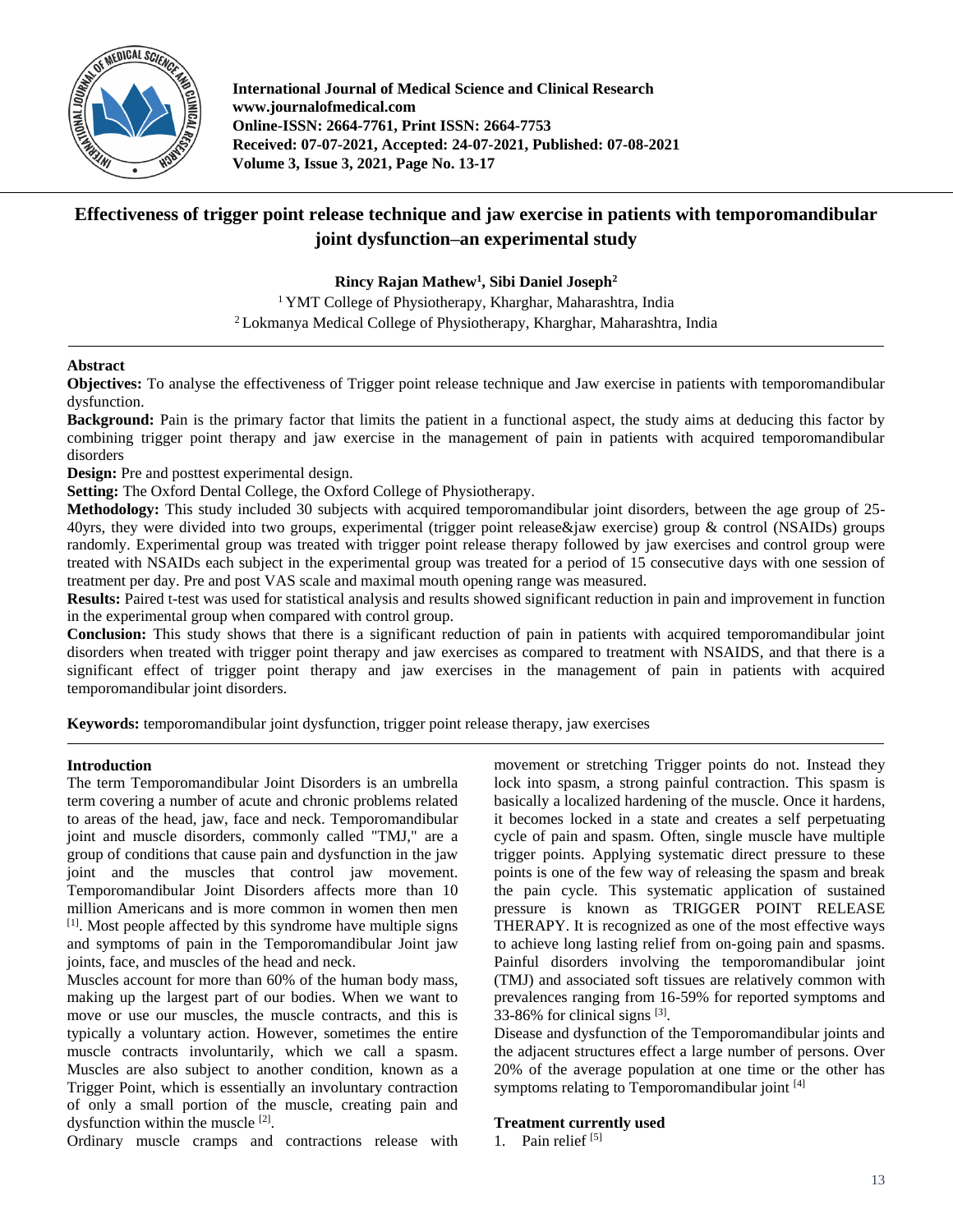# 2. Physical therapy approach [6**]**

The challenges posed by TMJ disorders span the research spectrum, from causes to diagnosis through treatment and prevention. So it is necessary to focus not only to gain a better understanding of the temporomandibular joint and muscle disease process, but also to improve quality of life for people affected by these disorders.

# **Objectives of the Study**

- $\blacksquare$  To find out the effectiveness of trigger point release technique with exercises in reducing pain and disability in patients with TMJ dysfunction
- To compare the effectiveness of trigger point release technique and exercises with that of conservative medical treatment in reducing pain and disability in patients with TMJ dysfunction

# **Hypotheses**

#### **Alternate Hypothesis**

- **There will be significant reduction in pain and disability** when treated with trigger point release techniques and exercises
- There will be significant difference in reduction of pain and disability when treated with trigger point release techniques and exercises when compared to conservative medical treatment

# **Null Hypothesis**

- There will be no significant reduction in pain and disability when treated with trigger point release techniques and exercises
- There will be no significant difference in reduction of pain and disability when treated with trigger point release techniques and exercises when compared to conservative medical treatment

# **Methodlogy**

**Research Design:** The research study is a Pre- Post test experimental design.

**Population:** Population for the study included the age groups of 25 years to 40 years. Both male and female subjects were selected

**Sample size:** Sample size of 30 subjects was taken for the study.

**Sample sources:** The samples were selected from, The Oxford College of Sciences, Bangalore.

**Sample design:** The sample design followed was convenient sampling with the subjects allocated randomly into 2 groups using a sequential random number generator.

#### **Selection Criteria Inclusion Criteria**

- Subjects of either sex referred by dentist for Temporomandibular Dysfunction after examination.
- Diagnosed as TMJ dysfunction based on The Research

Diagnostic Criteria for temporomandibular disorders

- Age group: 25-40 yrs
- Acute dysfunction with symptoms not more than a week.
- **Muscular anomalies**

#### **Exclusion Criteria**

- Any Neoplasm.
- Hemorrhage.
- Sensory affection.
- **Infection.**
- Neurological and vascular impairment
- Disc related and degenerative changes of TMJ

#### **Instrumentation:-Materials used**

- Ruler
- Couch
- Gel

# **Measurement tools**

- Visual analogue scale (VAS) for pain measurement.
- Ruler method measurement for maximal mouth opening. (MMO)

#### **Procedure**

After selection of subjects, the purpose of the study was explained and an informed consent was taken and the procedure was explained with clear instructions.

The subjects were then randomly assigned into two groups based on random number generator

GROUP 1: experimental group

15 subjects were taken

VAS Score and MMO was taken before the treatment

Subjects were given trigger point release technique along with jaw exercise for a period of 14 days

# **Technique of Application**

- The trigger point release is performed in the following steps:
- Lightly contact the fascia with relaxed hands.
- Slowly stretch the fascia until reaching a barrier/restriction.
- Maintain a light pressure to stretch the barrier for approximately 3–5 minutes.
- Prior to release, the therapist will feel a therapeutic pulse (e.g. heat).
- As the barrier releases, the hand will feel the motion and softening of the tissue.
- The key is sustained pressure over time.
- **Trigger point release was given for Masseter, temporalis** and sternocleidomastoid

Followed by jaw exercises once the VAS shows a reduction in pain Jaw exercises For TMJ Exercises prescribed are

**Isometric exercises**

**Exercise 1:** place the top of your tongue against the roof of your mouth exert slight upward pressure. Breathe through your nose using stomach muscle. Throughout the exercise do not change the position of the jaw. Now place your thumb beneath the chin and push upwards. Resist the opening of the mouth. Hold it for ten seconds.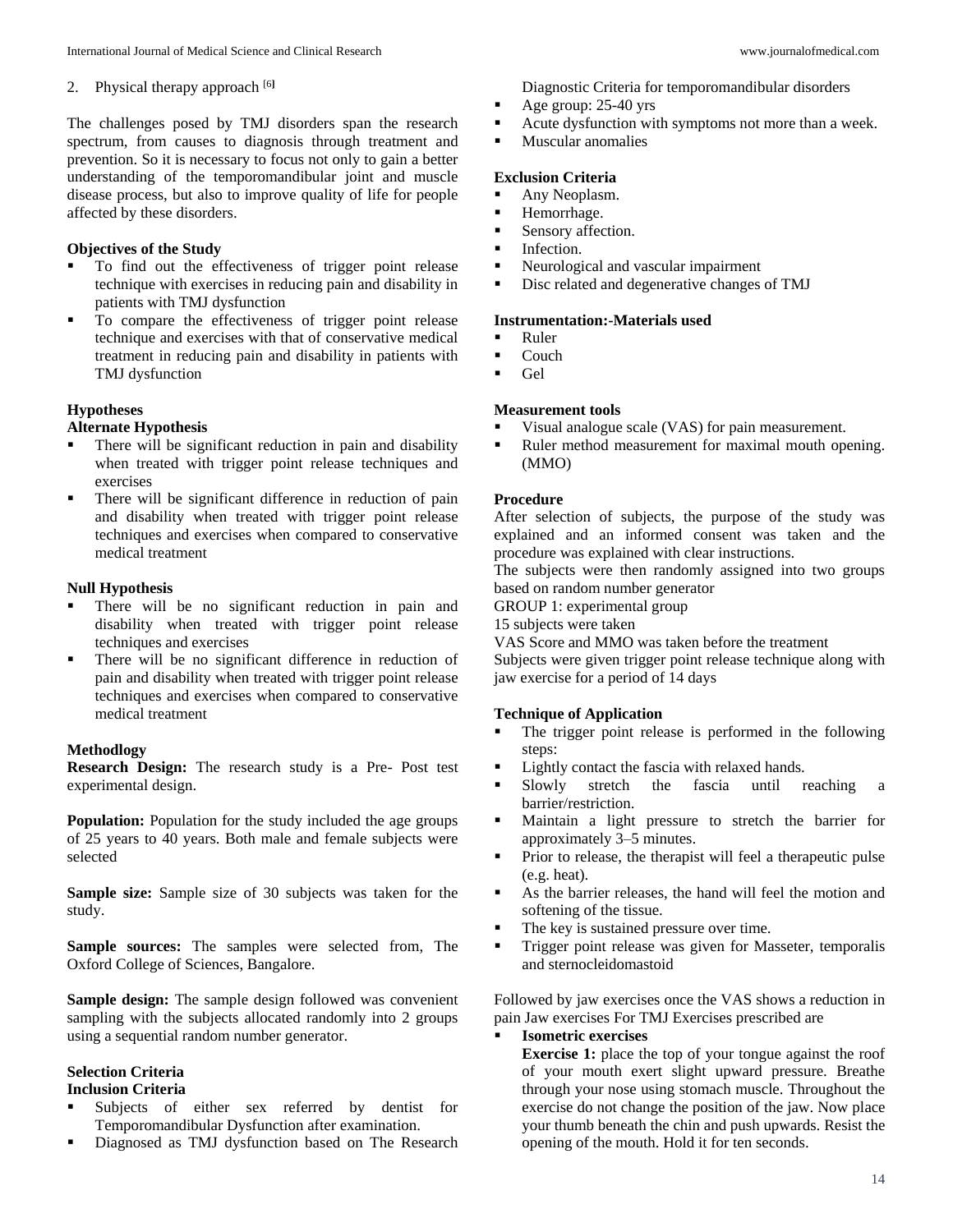**Exercise 2:** resume the position of the tongue and jaw, Place ends of index and middle finger of right hand on the right side of the jaw and push the jaw to the left side. Resist this by holding your jaw steady. Similarly vice versa for the left side. Hold it for few sec followed by repetions

# **Active exercise**

**Exercise 1:** Open and closing of the mouth within pain free range

**Exercise 2:** side to side movement of the jaw

#### **Strengthening**

Gentle resistance can be provided in all direction of active jaw exercises on the end of second week VAS score and MMO was recorded

**Group 2:** control group 15 subjects, control group, treated with NSAIDS.

Pre – post VAS scores and MMO were taken.

#### **Duration of the study**

 Two months including data collection and evaluation **Statistics** 

#### **Statistical Methods**

Student t test (two tailed, Independent) was used to find the significance of VAS and MMO between the two groups and to find the significance of outcome between two groups. Student t test (paired) was used to find the significance of VAS and MMO between pre-intervention and Post intervention for each group

Study design: A Experimental study consisting of two groups, each with 15 subjects in Experimental (trigger point release therapy and jaw exercise) and 15 subjects in Control (Conventional) was undertaken to study the effect of trigger point release therapy and jaw exercise over the conventional based on VAS and MMO (maximal mouth opening) score.

**Table 1**: Basic characteristics of the study

| <b>Basic characteristics</b> | <b>Experimental</b> | Control    | <b>Remarks</b>                            |  |
|------------------------------|---------------------|------------|-------------------------------------------|--|
| Number of subjects           |                     | 15         | $\overline{\phantom{0}}$                  |  |
| Age in years (Mean $\pm$ SD) | $29.93\pm 6.64$     | 32.47±7.23 | Samples are age matched with $P=0.326$    |  |
| Gender                       |                     |            |                                           |  |
| Male                         | $6(40.0\%)$         | 7(46.7%)   | Samples gender are matched with $P=0.713$ |  |
| Female                       | $9(60.0\%)$         | 8 (53.3%)  |                                           |  |

Table shows that samples are age  $&$  sex matched with P= 0.326  $& P= 0.713$  respectively



**Graph 1:** Age distribution

Graph. 1, 2 Shows the age distribution in experimental  $\&$ control groups.



**Graph 2:** Sex Distribution

Shows the sex distribution illustrating greater percentage of females in both experimental & control groups

**Table 2**: Comparison of VAS (Pre & Post Intervention) between Experimental and Control group Results are presented in Mean  $\pm$  SD (Min-Max)

|                     | <b>VAS</b> score     | <b>P</b> value     |              |  |
|---------------------|----------------------|--------------------|--------------|--|
| <b>Study period</b> | <b>Experimental</b>  | Control            |              |  |
| Pre -Intervention   | $7.53\pm0.9$ (6-9)   | $7.53\pm0.92(6-9)$ | 0.999        |  |
| Post-Intervention   | $1.93 \pm 1.16(0-5)$ | $4.67\pm0.98(3-7)$ | ${<}0.001**$ |  |
| P value             | $P < 0.001**$        | $P < 0.001**$      |              |  |
| % Change            | 74.36%               | 37.98%             |              |  |

Table 2 & graph 3 shows significant P value P<0.001 for both experimental groups with greater percentage change 74.36% in experimental group as compared to 37.98% in control group, indicating a significant improvement in the experimental group.



**Graph 3:** Comparison of VAS (Pre & Post Intervention)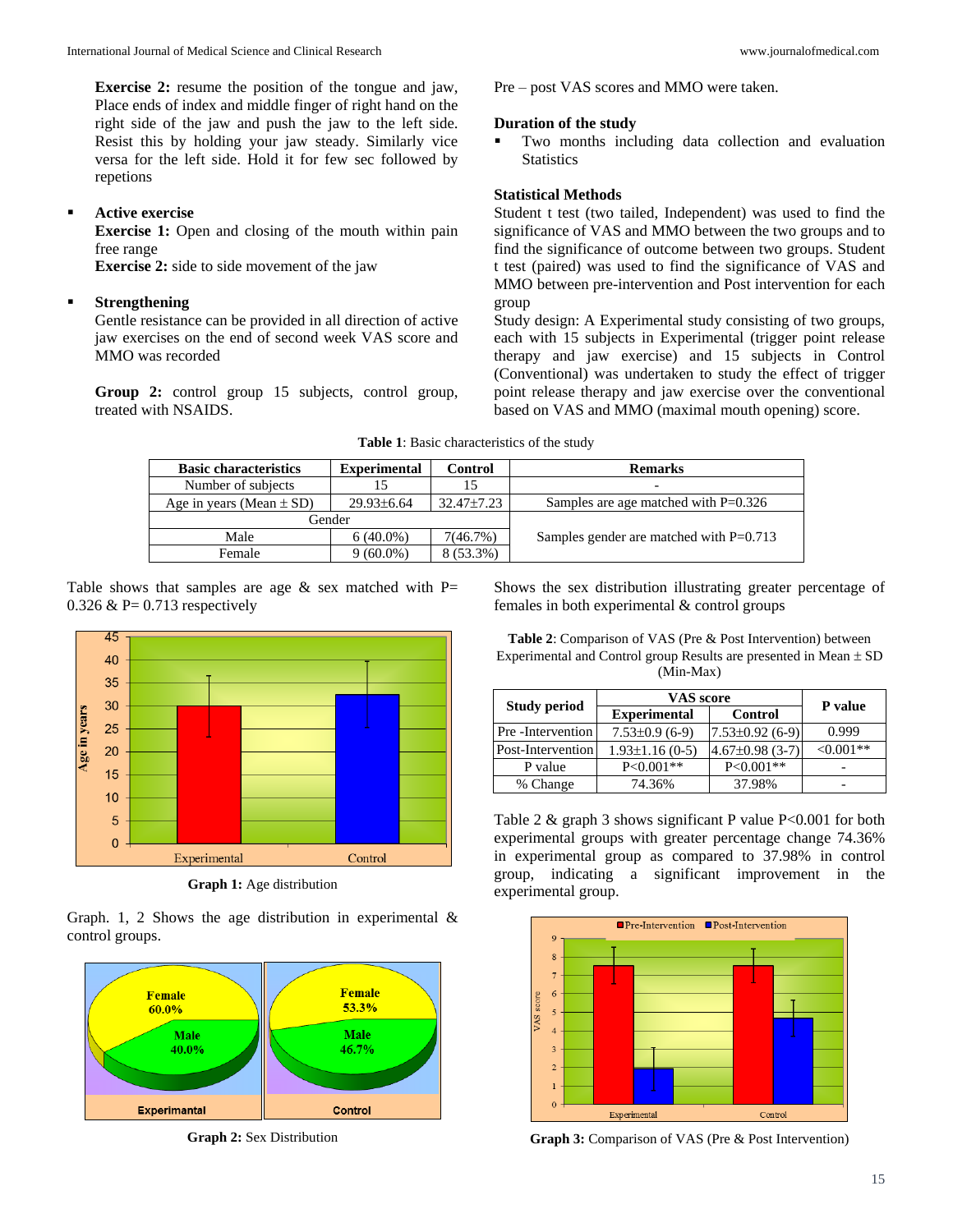**Table 3:** Comparison of MMO (Pre & Post Intervention) between Experimental and Control group Results are presented in Mean  $\pm$  SD (Min-Max)

|                     | <b>Maximal Mouth opening</b> |                        |            |
|---------------------|------------------------------|------------------------|------------|
| <b>Study period</b> | <b>Experimental</b>          | Control                | P value    |
| Pre-Intervention    | $31.67\pm6.98(20-40)$        | $33.33\pm 6.17(20-40)$ | 0.494      |
| Post-Intervention   | $43.00\pm3.16(35-45)$        | $36.33\pm4.41(25-40)$  | $<0.001**$ |
| P value             | $P<0.001**$                  | $P<0.001**$            |            |
| % Change            | 35.78%                       | 9.01%                  | -          |

Table 3 & Graph 4 shows significant P value P<0.001 for both experimental groups with greater percentage change 35.78% in experimental group as compared to 9.01% in control group, indicating a significant improvement in the experimental group.



**Graph 4:** Comparison of MMO (Pre & Post Intervention)

#### **Results**

The number of subjects taken for the study was 30 (n=30). In the experimental group, the treatment given was trigger point release therapy and jaw exercises. In the control group the treatment given was with NSAIDS.

Before the treatment started, scores on VAS and Maximal mouth opening were taken as measures for comparison. These measurements were repeated after the treatment.

Student t-test (two tailed, independent) was used to find the significance of VAS and MMO between the two groups and to find the significance of outcome between the two groups.

Student t-test (paired) was used to find significance of VAS and MMO between pre intervention and post intervention for each group. There was a significant reduction in pain and increase in mouth opening found in experimental group and hence the null hypothesis is rejected and the alternative hypothesis is accepted.

#### **Discussion**

The aim of the study was to find out the effectiveness of trigger point release technique and jaw exercise in reducing pain and increasing mouth opening in subjects with temporomandibular dysfunction. 30 subjects were taken and were divided into 2 groups. Both the groups underwent treatment for TMJ dysfunction for two weeks. The pain and maximum mouth opening were the main outcome used and the intervention of the groups was measured by using VAS and MMO scale. In both the groups there was significant difference in post test score than the pre test scores, but when compared between the groups, experimental group showed reduction in pain and improvement in mouth opening

- In this study both the groups showed a marked reduction in pain with improvement in maximal mouth opening. And there was a significant difference in the gain scores observed between the two groups.
- When the effect of trigger point release therapy and jaw exercises was compared with NSAID therapy, a statically significant difference was found in pre and post treatment VAS and MMO scores. This shows that improvement was found in both groups but the percentage difference in the scores 74.36% in VAS and 35.78% in MMO suggests that the greater difference in the experimental group was due to the effect of trigger point release therapy and jaw exercises.
- The study also shows the predominance of the condition in females (60% in experimental group and 53.3% in control group) as illustrated in various studies and clinical reviews
- This study shows that trigger point release therapy and jaw exercises can be used to alleviate pain in temporomandibular joint disorders which is the factor that limits the functional aspects of the patient with this condition, and improve the maximal mouth opening range, hence improving the functional status of the patient.

# **Limitations**

- The study sample size was relatively small
- A short-term follow up was done until the last day of the treatment session. A longer follow up of the subjects would provide a better insight into the effect of the treatment given.
- The dosage and type of drug (NSAID) was not monitored, this if performed and its effects compared with trigger point release therapy will provide a better insight of the treatment given.
- Sub acute cases and chronic cases were not taken for the study

#### **Recommendation**

- A large sample size with prolongation of follow up time is highly recommended to make the study more reliable.
- With long duration of follow up scores of VAS and MMO scores to make the study more reliable
- Monitoring the dosage, sessions and type of specific NSAID drug administered can be performed and then a comparison of its effects with trigger point release therapy will provide a better insight of the treatment given.
- Sub-acute and chronic cases should be considered